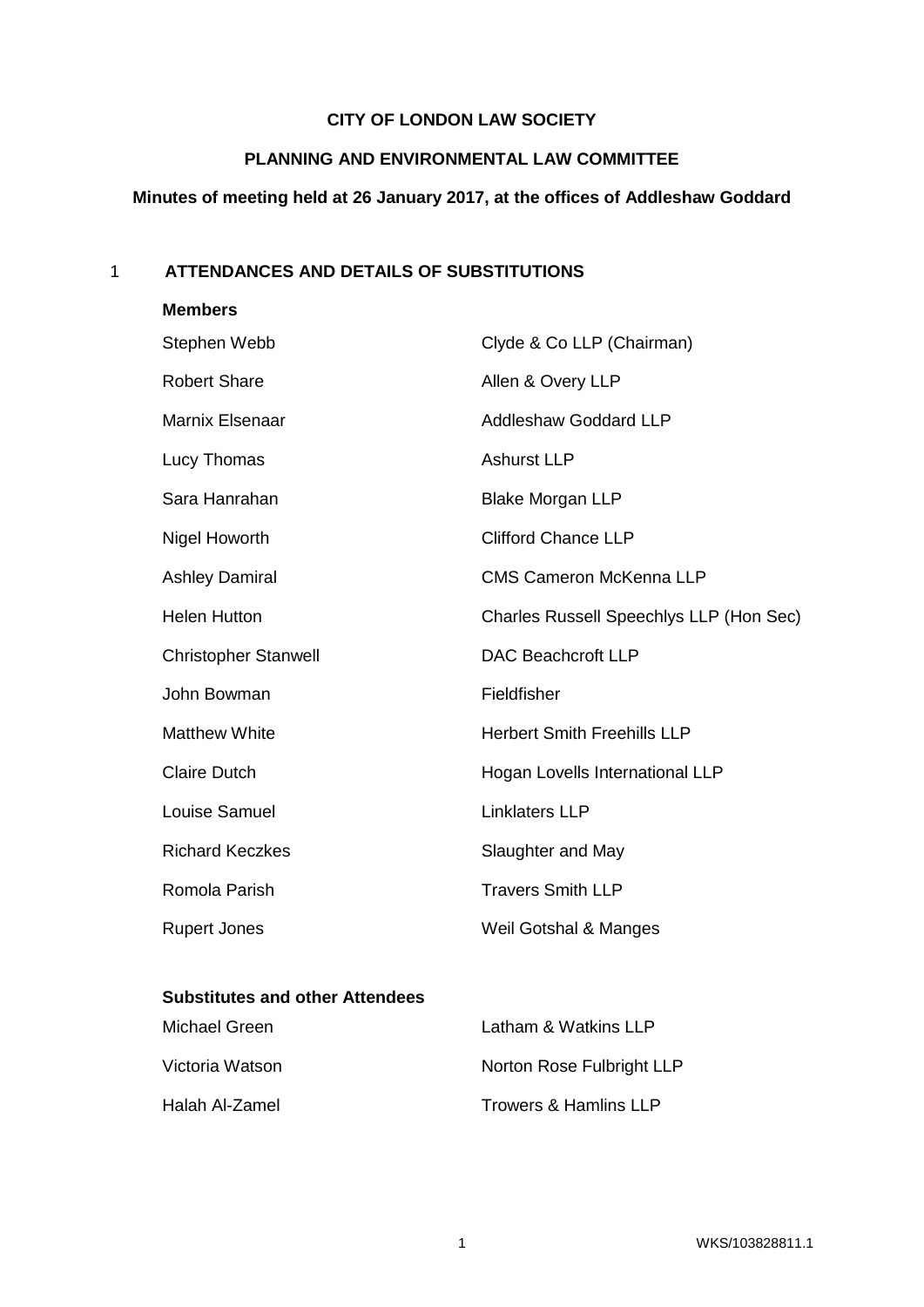## 2 **APOLOGIES FOR ABSENCE**

| Kevin Hart             | City of London Law Society           |
|------------------------|--------------------------------------|
| Joshua Risso-Gill      | Nabarro LLP                          |
| <b>Paul Davies</b>     | Latham & Watkins LLP                 |
| Valerie Fogleman       | Stevens & Bolton LLP                 |
| <b>Brian Greenwood</b> | Clyde & Co LLP                       |
| lan Ginbey             | Clyde & Co LLP                       |
| Duncan Field           | Norton Rose Fulbright LLP            |
| Jacqueline Backhaus    | <b>Trowers and Hamlins LLP</b>       |
| <b>Ben Stansfield</b>  | Stephenson Harwood LLP               |
| <b>Claire Fallows</b>  | <b>Charles Russell Speechlys LLP</b> |

## 3 **MINUTES APPROVED**

The Minutes of the previous meeting on 13 October 2016 were approved.

#### 4 **MORTGAGE IN POSSESSION**

Robert Share has been working with Alex from Herbert Smith, contacting London Councils about the issue of boroughs trying to change from the standard s 106 position that mortgagees are not bound until they take possession.

## 5 **PLANNING ISSUES**

(a) The meeting received a summary of the planning minister, Gavin Barwell's, talk on what the Housing White Paper would contain.

> These issues are likely to be at the forefront of the Government's planning agenda in the next few years:-

- Increasing the release of land for housing
- Encouraging Local Authorities to update their plans
- Increased use of Brownfield land and improving densities in appropriate locations
- Increasing housing build starts
- Increase Local Authority resources
- Pre-commencement conditions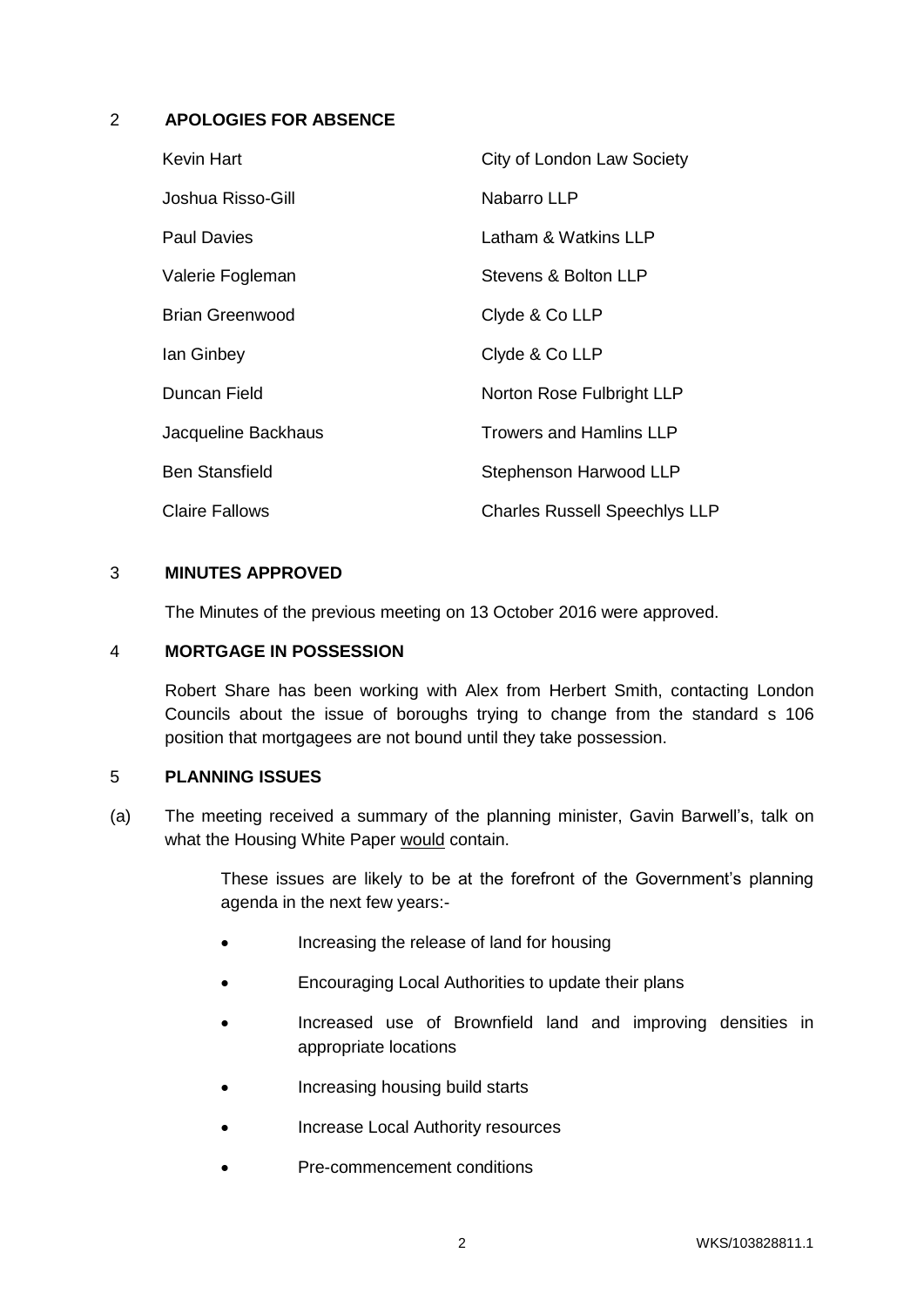- Improving performance of utility companies
- Nature Conservation Laws, which are currently causing a serious block to development
- LPEG response Councils responsible for driving Housing starts in their areas
- Housing Implementation strategy statistics need to be in reports. 5 year land supply to be increased by additional buffer of 20% for non delivery
- Reducing reliance on house-builders to build homes ie Councils, PRS and Housing Associations all are to build more schemes
- Use it or lose it penalties on developers if they do not crack on with development
- Starter Homes will be considered as Affordable Housing in White Paper but the 20% figure is to be confirmed

CIL Response paper - delays to its publication are apparently being caused by viability assessment issues in the White Paper. Publication is however expected immediately.

DCLG possibly to do formal document responding to the CIL review, at same time as the White Paper.

Stephen Webb spoke to Tom Dobson on panel. He thought most of the CIL panel's recommendations would be accepted by the Government.

- (b) Neighbourhood Planning Bill is progressing
- (c)+(d) Proposed EIA Regulations amendments

Richard K ran through the points made by the Law Society committee

3 points re transposition

(i) Brussels is keen about the requirement for Local Authorities to take account of preliminary assessments

Keen that this comes through in draft Regulations

(ii) Directive says Local Authorities should screen as soon as possible – timings not in Regulations

Time limit of 3 months proposed - 3 months will be the default position, if we are not careful

(iii) Competent persons – the Government assumes all bodies have in-house FIA expert/appointee externally. No obligation in draft Regulations for Councils to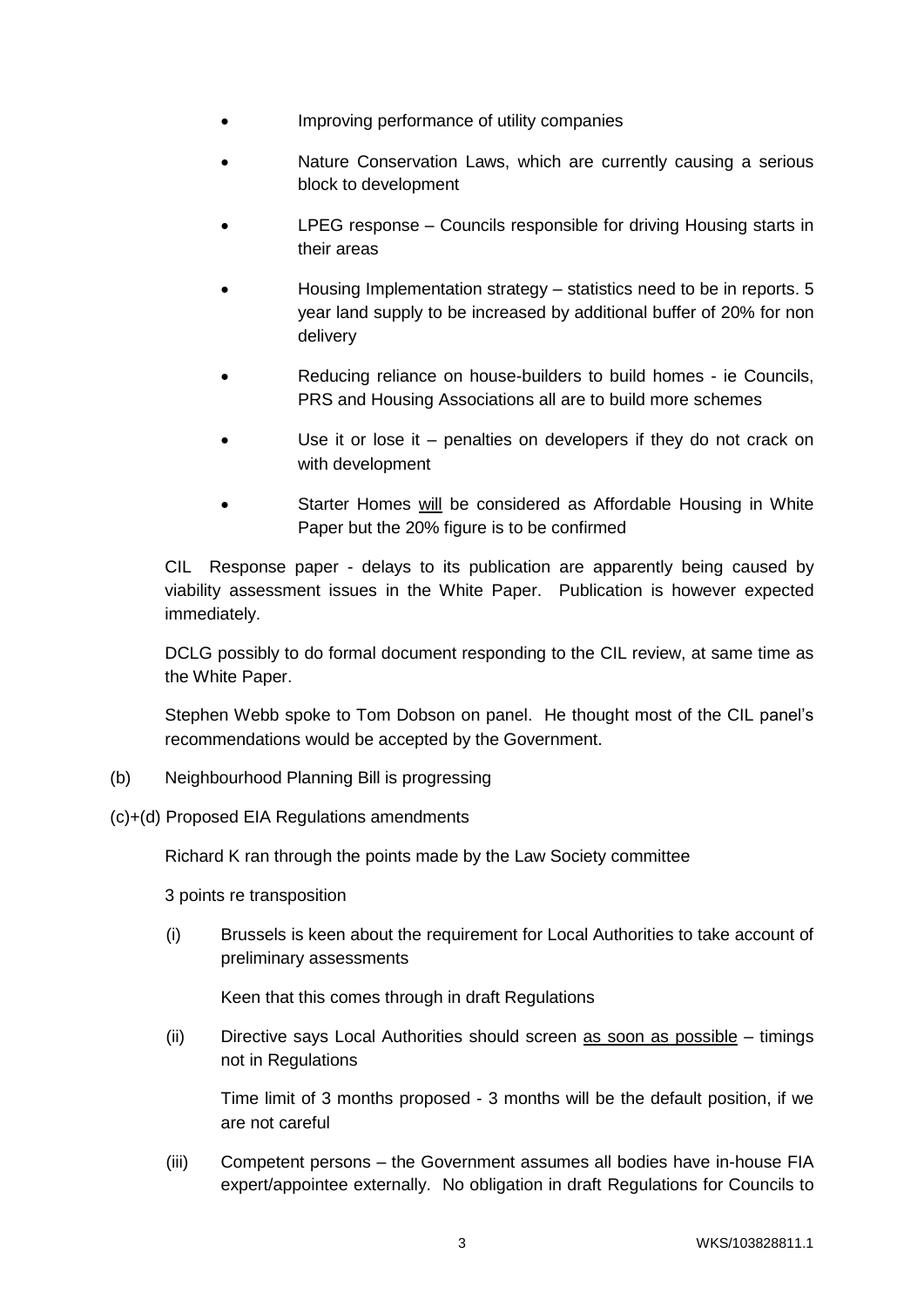ensure such an expert/appointee is in place - ie incumbent on developers not Local Authorities.

The committee decided not to comment on the proposed changes.

(e) Homes for Londoners – Mayor's Draft Housing SPD consultation until end of February

Considers inter alia:

- Disposal of public sector land etc
- Best endeavours meaning etc
- Viability comments (we should leave such comments to experts in this field)
- JR/letter before claim being submitted along lines of written ministerial documents – if could overreach itself. Undermining Local Authorities' Affordable Housing requirements

Does this create new policy, not just hang off London Plan?

Legal status – we need to point out some of the issues

SW, RK and ME to consider document and respond if appropriate

(f) Historic England Report – The Committee discussed the recent report on tall buildings in London and also asked David Tomback about it after his talk, at the end of the meeting.

## 6 **ENVIRONMENTAL SUB-GROUP**

Environmental lawyers met to discuss Brexit – a number are joining the Irish bar.

An Environmental Permitting meeting had taken place for the Environmental sub-Group. Norton Rose Fulbright hosted the meeting, alongside Ramboll Environ and Stephen Hockman QC and Christopher Badger, both of 6 Pump Court

Next meeting will be on Climate Change Litigation. NGOs are now reporting on Climate Change risk. Latham & Watkins is hosting the meeting.

Environmental list now contains approximately 40 people

## 7 **ANY OTHER BUSINESS**

(a) Eversheds letter before action for the JR against Gavin Barwell's ministerial statement on 12 December 2016. The statement set out that when neighbourhood plans make provision for housing, the plans should not be deemed out of date (unless there is a significant lack of land for housing in the wider local authority area).

Planning Resource said Claim went in to High Court today.